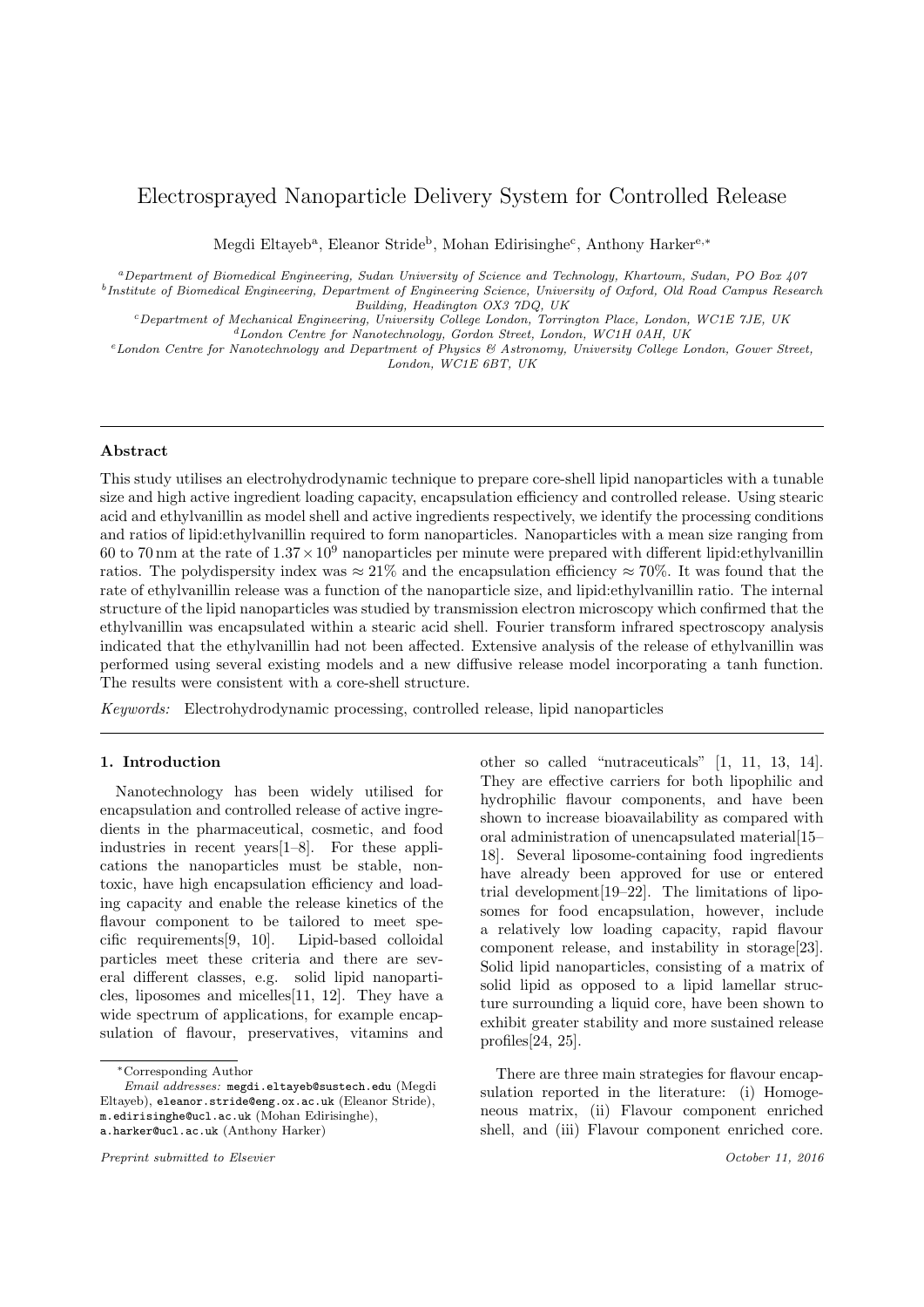In homogeneous matrix particles the flavour component is dispersed uniformly throughout the particle. This allows for prolonged flavour release (over weeks) and hence protection against oxidation[26, 27], and high encapsulation efficiency[24, 28]. Particles with flavour component enriched shells conversely are characterised by very rapid release rates (over minutes)[29, 30]. Particles with flavour component enriched cores exhibit release rates governed by Ficks law of diffusion[31] and dependent upon the physicochemical properties (i.e. partition coefficient) of the flavour component molecules and the thickness and density of the outer lipid shell[32, 33].

A range of different techniques has been utilised to prepare solid lipid nanoparticles. There are two main classes[24, 26]: hot homogenisation and cold homogenisation. The former provides poor control over the physical and chemical properties of the solid lipid nanoparticles and loss of the active ingredient to the surrounding medium and/or through recrystallisation. Cold homogenisation however favours the formation of particles with flavour component enriched shells[8]. It is desirable therefore to explore alternative methods for fabricating solid lipid nanoparticles that have the potential to overcome these drawbacks. This study examines the use of electrohydrodynamic techniques for this application. Electrohydrodynamic atomisation or electrospraying is the process of generating fine droplets ranging from micrometres to nanometres in diameter from the electrically induced focusing and breakup of a liquid jet[34–36]. The size and uniformity of the particles generated depends principally upon the physical properties of the materials being processed, their flow rate(s) and the applied electrical potential difference[37, 38].

Electrohydrodynamic techniques have been used to produce nano- and micro-scale structures for a wide range of applications [39–49]. They offer excellent control over particle size, structure and uniformity and do not require the use of multiple processing steps or elevated temperature or pressure. It has also been shown recently that multilayer particles can be generated using both single[50, 51] and co-axial spraying devices[52–54].

In this work, electrohydrodynamic processing was used to form stearic acid (SA) nanoparticles encapsulating ethylvanillin (EV). Both materials are widely used in the food industry[55] and are representative of typical hydrophobic coatings and hydrophilic flavour components respectively. The aim in this paper was to undertake a detailed characterization of the rate of release of active component as this is of great importance in tuning particle characteristics to a particular application. Thus, as well as demonstrating that our techniques [50, 51] are applicable to a wider range of materials combinations, we have significantly improved our analysis of the release kinetics.

#### 2. Materials and methods

#### 2.1. Materials

Stearic acid, ethylvanillin (3-ethoxy-4 hydroxybenzaldehyde), and 95% (v) ethanol were all purchased from Sigma-Aldrich (Poole, Dorset, UK). Doubled distilled (DD) water was used as the release medium in all the experiments.

## 2.2. Preparation and characterisation of spraying solutions

Stearic acid and ethylvanillin were dissolved in ethanol with concentrations ranging from 1 to 4 wt% and (Table 1). The solutions were mixed using a magnetic stirrer at ambient temperature (25◦C) until optically transparent: this took about 10 minutes. Surface tension and viscosity were obtained for each solution from three repeat measurements by the plate method using a Krüss tensiometer (Model-K9, Krüss GmbH, Germany) and U-tube viscometer (75 ml Cannon-Fenske Routine Viscometer, Cannon Instruments, USA), respectively.

## 2.3. Electrohydrodynamic processing

The solutions were fed through silicone tubing from a 10 ml plastic syringe driven by a high precision syringe pump (Harvard PHD 4400, Edenbridge, UK) into a stainless steel needle with internal diameter  $450 \,\mu \text{m}$ , at a flow rate of  $15 \,\mu \text{l min}^{-1}$ . The applied electrical potential difference between the needle and a ground electrode was varied between 13 and 15 kV, using a high voltage power supply (Glassman Europe Ltd., Tadley, UK). Once a stable cone jet had been obtained, at an optimal voltage of 14.5 kV, nanoparticles were collected either on a glass microscope slide, or in a vial containing DD water for the release studies, both of which were kept at distance of ∼ 100 mm from the needle tip. The jet created at the tip of the needle during nanoparticle production was observed using a video camera (Leica S6D JVC-color). Optimisation of the operating parameters and formulation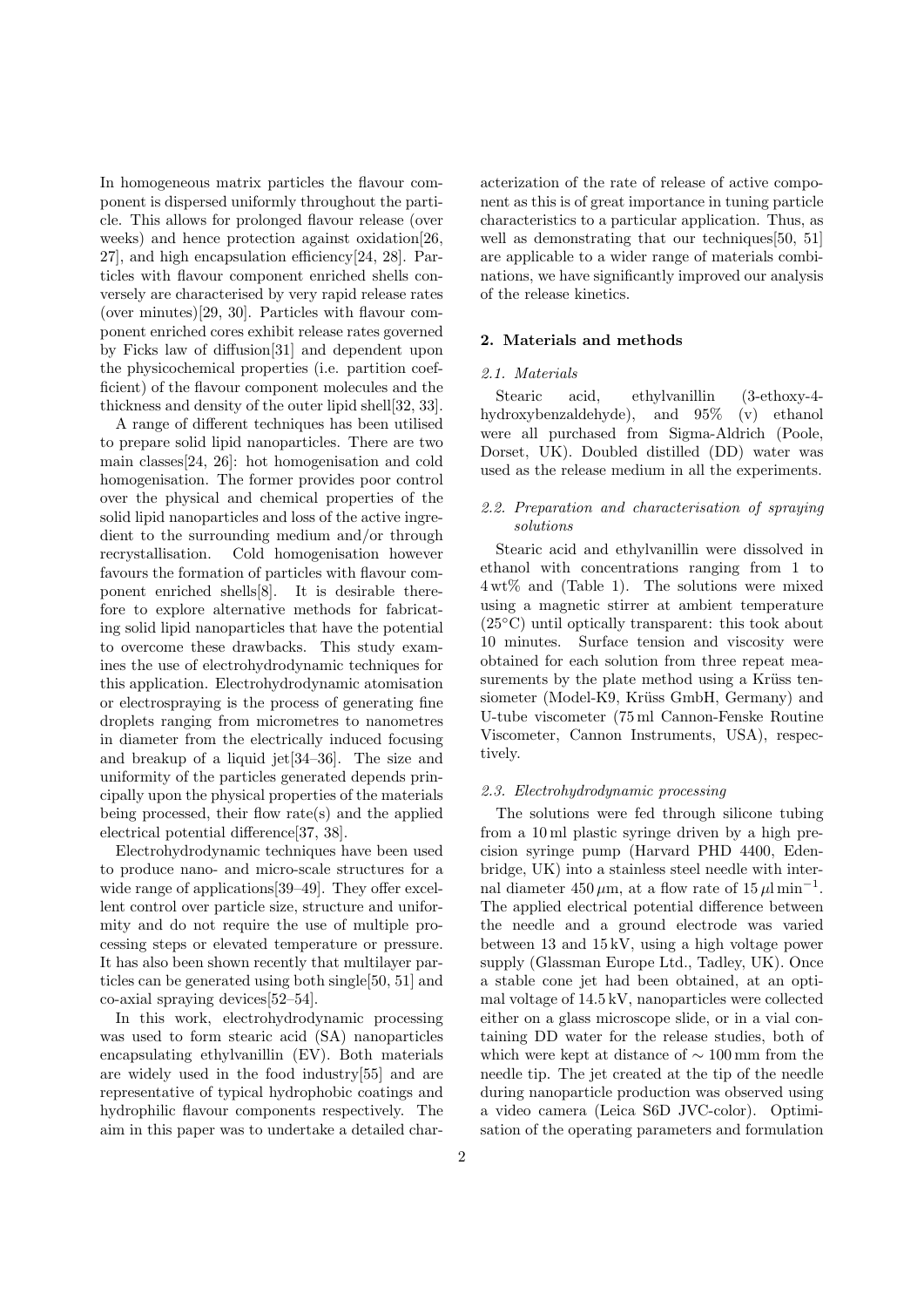with regard to their influence on nanoparticle physical properties and ethylvanillin release rate was carried out prior to this work[50, 56] and the operating parameters for this study (i.e. lipid concentration, solution flow rate, distance between needle tip and collector) were selected in order to produce a stable cone jet and controlled nanoparticle formation $[50, 56]$ .

## 2.4. Scanning electron microscopy (SEM)

To characterise the size and morphology of the lipid nanoparticles, they were examined using SEM (Model JEOL JSM 3600, UK). Dried lipid nanoparticles were vacuum sputter coated with gold for 2 min, at 40 mA, and mounted on aluminium stubs with double sided carbon tape, prior to SEM examination, which was carried out at  $5 \text{ kV}$ . ImageJ software (National Institutes of Health NIH, Maryland, USA) was used to measure the standard deviation and mean of the nanoparticle diameter. Approximately 300 nanoparticles were measured for each set of processing conditions.

Using the particle diameters to compute the average particle volume  $V_{np}$  m<sup>3</sup>, the number of particles produced per minute, R, was calculated from

$$
R = \frac{V_{\rm EVA} + V_{\rm SA}}{V_{\rm EVA} + V_{\rm SA} + V_{\rm EtoH}} \ \frac{F}{V_{\rm np}},
$$

where  $V_{\text{EVA}}$ ,  $V_{\text{SA}}$  and  $V_{\text{EtOH}}$  are the volumes of ethylvanillin, stearic acid, and ethanol in a unit volume of the spraying fluid and  $F$  is the flow rate of the fluid in  $m^3$  minute<sup>-1</sup>.

### 2.5. Transmission electron microscopy (TEM)

To characterise the internal structure of the lipid nanoparticles, they were observed by TEM (JEOL-1010, Tokyo, Japan) with negative staining of the lipid to improve their electron density with 2wt% solution of uranyl acetate for 30s and allowed to dry. Analysis of the stained grids was carried out at an accelerating voltage of 80 kV.

### 2.6. X-ray diffraction

The powder X-ray diffraction (XRD) pattern of the nanoparticle samples was determined using a Thermo-ARL Xtra, Thermo Scientific diffractometer using  $Cu K\alpha1$  radiation  $(\lambda = 1.542 \text{ Å})$ . The generator voltage was set at 40 kV and the current at 30 mA. The nanoparticle sample was scanned over the  $2\theta$  angular range  $3°$  to  $40°$  with a step size of  $0.02^{\circ}$  and a scanning speed of  $4^{\circ}$  min<sup>-1</sup>.

## 2.7. Fourier transform infrared (FTIR) spectroscopy

Characterisation of lipid nanoparticle structure was performed using Fourier Transform Infrared (FTIR) Spectroscopy (Perkin-Elmer, 2000 FT-IR spectrometer, Cambridge, UK). 2 mg samples of powdered lipid nanoparticles were mixed with Potassium Bromide (KBr) and hydraulically pressed to form pellets. Measurements were taken over the range of  $400 - 4000 \,\mathrm{cm}^{-1}$ , averaging 256 scans at a resolution of  $1 \text{ cm}^{-1}$  for each run, at the ambient temperature (25◦C).

# 2.8. Determination of ethylvanillin encapsulation efficiency, loading capacity and release profile

To measure the ethylvanillin encapsulation efficiency, loading capacity and release profile of ethylvanillin from nanoparticles made from each solution, 3 ml of the collected suspensions were split equally into 3 tubes. These tubes were filtered through 200 nm syringe filters in 10 ml of DD water at the ambient temperature (25◦C). Lipid nanoparticles from three tubes were obtained individually and mixed with an equal amount of DD water to disperse the lipid nanoparticles. The resulting free ethylvanillin content in each tube was examined using ultraviolet (UV) spectrophotometry (Perkin Elmer, Lambda 35, UV/Vis spectrophotometer, Waltham, USA). Ethylvanillin absorbance was measured by a UV spectrophotometry detector at 278 nm. The amount of ethylvanillin encapsulated in the lipid nanoparticles was calculated by subtracting the amount of ethylvanillin in the DD water from the total amount of the ethylvanillin in the lipid nanoparticle solution. Encapsulation efficiency (EE) and loading capacity (LC) were determined using equations 1 and 2 respectively.

$$
EE = \frac{EV_{np} - EV_{sn}}{EV_{sn}} \times 100\%
$$
 (1)

$$
LC = \frac{NP}{DNP} \times 100\% \tag{2}
$$

where  $EV_{np}$  is the weight of ethylvanillin in the nanoparticles,  $EV_{sn}$  is the weight of ethylvanillin in the supernatant, NP is the total weight of lipid nanoparticles and DNP is the total weight of dried electrosprayed nanoparticles. Release studies were conducted over 240 mins and repeated three times for each set of lipid nanoparticles and the results combined to obtain the cumulative ethylvanillin release rate, which was plotted as a function of time.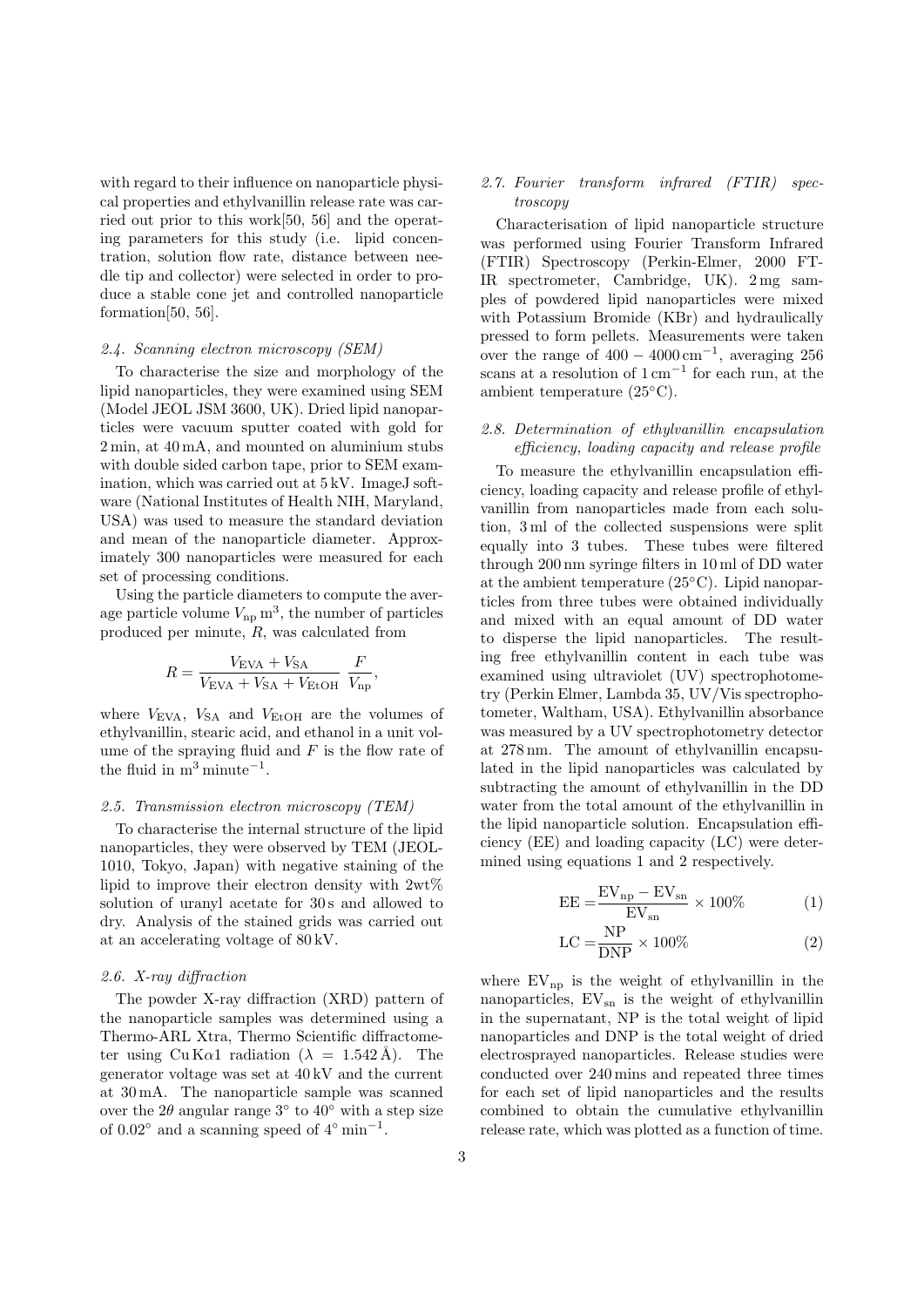In addition, the ethylvanillin release rate profile data were fitted using Higuchi, zero-order, Hixson-Crowell, first-order, and Ritger-Peppas models, respectively[57–59] and equations for the released fraction are given below. The zero-order expression is

$$
Q_t = K_0 t \tag{3}
$$

where  $Q_t$  is the proportion of ethylvanillin released in time  $t$ , and  $K_0$  is the zero order release constant with units of inverse time.

The first order expression is

$$
Q_t = Q_{\infty} \left( 1 - e^{-K_1 t} \right) \tag{4}
$$

where  $Q_{\infty}$  is the total fraction of ethylvanillin released from the nanoparticles,  $Q_t$  is the proportion released in time t and  $K_1$  is the release constant. In a simple quasistatic model of release in which a sphere of radius  $a$  in which the concentration does not vary with position is surrounded by a membrane of thickness  $\delta$  and diffusion constant D we may identify  $K_1$  with  $3D/a\delta$ .

Higuchi's expression is

$$
Q_t = K_{\rm H} t^{1/2} \tag{5}
$$

where  $Q_t$  is the proportion of ethylvanillin released in time  $t$ , and  $K_H$  is the Higuchi dissolution constant.

The Hixson-Crowell model gives

$$
Q_t = Q_{\infty} \left( 1 - (1 - \alpha t)^3 \right) \tag{6}
$$

where  $Q_{\infty}$  is the total fraction of the ethylvanillin released from the nanoparticles,  $Q_t$  is the fraction of ethylvanillin released in time t and  $\alpha = 9K_{\rm HC}/r_0$ depends on the release constant for Hixson-Crowell release,  $K_{\text{HC}}$  and the initial radius  $r_0$ .

Peppas and collaborators give a power-law release rate, applicable only to the first 60% of the release,

$$
Q_t = At^n \tag{7}
$$

where  $Q_t$  is the fraction of ethylvanillin released at time t, A is a constant incorporating geometric and structural features of the nanoparticles, and  $n$  is the release exponent that indicates the release rate mechanism. The value of  $n$  is 0.45 for a Fickian diffusion mechanism, 0.89 for so-called Case II release mechanism, and  $n > 0.45$  and  $n < 0.89$  for a non-Fickian diffusion mechanism;  $n > 0.89$  for Super Case II release mechanism[60].

In order to distinguish between different models of the particle structure we needed a model for diffusive release from a homogeneous particle which could be applied across the whole release process – not one which not limited to a part of the process or which had to be artificially truncated to limit the release to 100%. We therefore developed an expression (see Appendix) based on the same diffusive release model as used by Peppas and collaborators but applicable to the whole of the release process:

$$
Q_t = Q_{\infty} \tanh\left(\alpha t^{1/2}\right) \tag{8}
$$

where  $Q_{\infty}$  is the total fraction of ethylvanillin released from the nanoparticles,  $Q_t$  is the fraction released in time t and  $\alpha$  is a constant which may be related to the particle size and diffusion constant.

We used the NonlinearModelFit function of  $Mathematica$ <sup>c</sup>), and assessed the goodness of fit by considering the  $R^2$  values, the adjusted  $R^2$  which takes account of the number of fitting parameters, and the size-corrected Akaike Information Criterion, AICc.

### 3. Results and discussion

In this work, we used a lipid (stearic acid) to encapsulate ethylvanillin using electrohydrodynamic technology. Since stearic acid is a natural lipid extracted from animal fat; we expect the lipid nanoparticles should be safe and biocompatible for food applications. As showed in Figure 1a, nanoparticles were successfully prepared using a single step electrohydrodynamic technique at a flow rate of  $15 \mu l \text{ min}^{-1}$  with an applied voltage of 14.5 kV and a collection distance of  $\sim 100 \text{ mm}$ . Uniform nanoparticles with a mean diameter of  $65 \pm 6 \,\mathrm{nm}$  (Figure 1b, c) at the rate of  $1.37 \times 10^9$ nanoparticles per minute were obtained. Lipid assembles around the ethylvanillin core to form a shell (Figure 1d). TEM examination indicated an EV rich core surrounded by an SA rich outer layer (Figure 1e). The concentration of SA will change the solution viscosity, surface tension and electrical conductivity; this will in turn alter the behaviour of the jet and hence the characteristics of the nanoparticles produced[37].

As shown in Figure 2 (a, b), varying the lipid weight ratio from 1 to  $4 \text{ wt}\%$  to encapsulate  $1 \text{ wt}\%$ ethylvanillin solution, viscosity (0.82 to 1.18 mPa s) and surface tension  $(21.4 \text{ to } 22.1 \text{ mN m}^{-1})$  results in nanoparticles with diameters from  $52 - 65$  nm,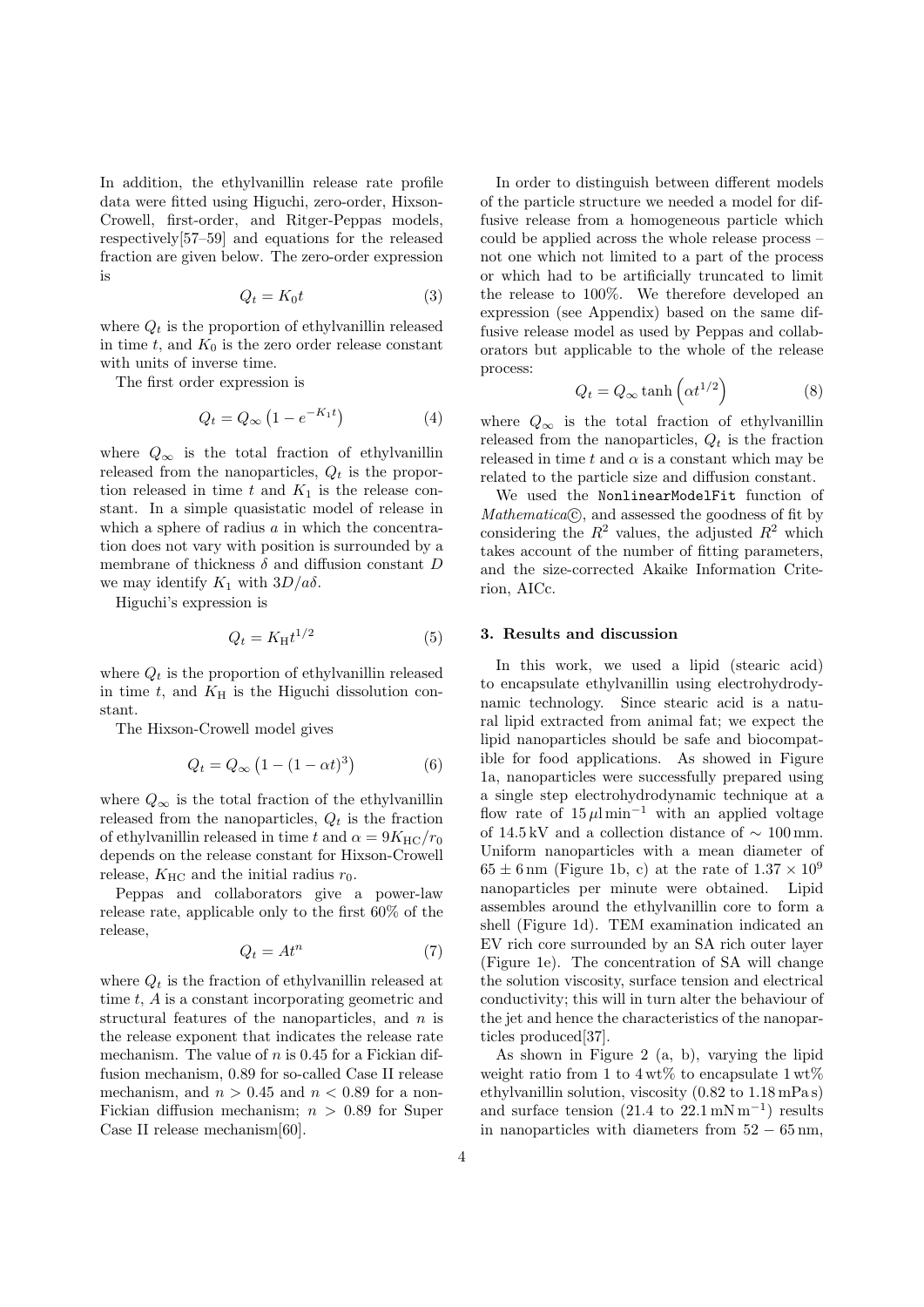

Figure 1: Schematic illustration; (a) EHD set-up. (b) SEM image of 4 wt% stearic acid lipid nanoparticles encapsulating 1.6 wt% EV in their structure generated at an applied voltage of 14.5 kV and flow rate of 15  $\mu$ l min<sup>-1</sup>. (c) Size distributions of nanoparticles containing EV. (d and e) schematic and corresponding TEM image of a nanoparticle. Average size is  $65 \pm 6$  nm. Scale bar 100 nm.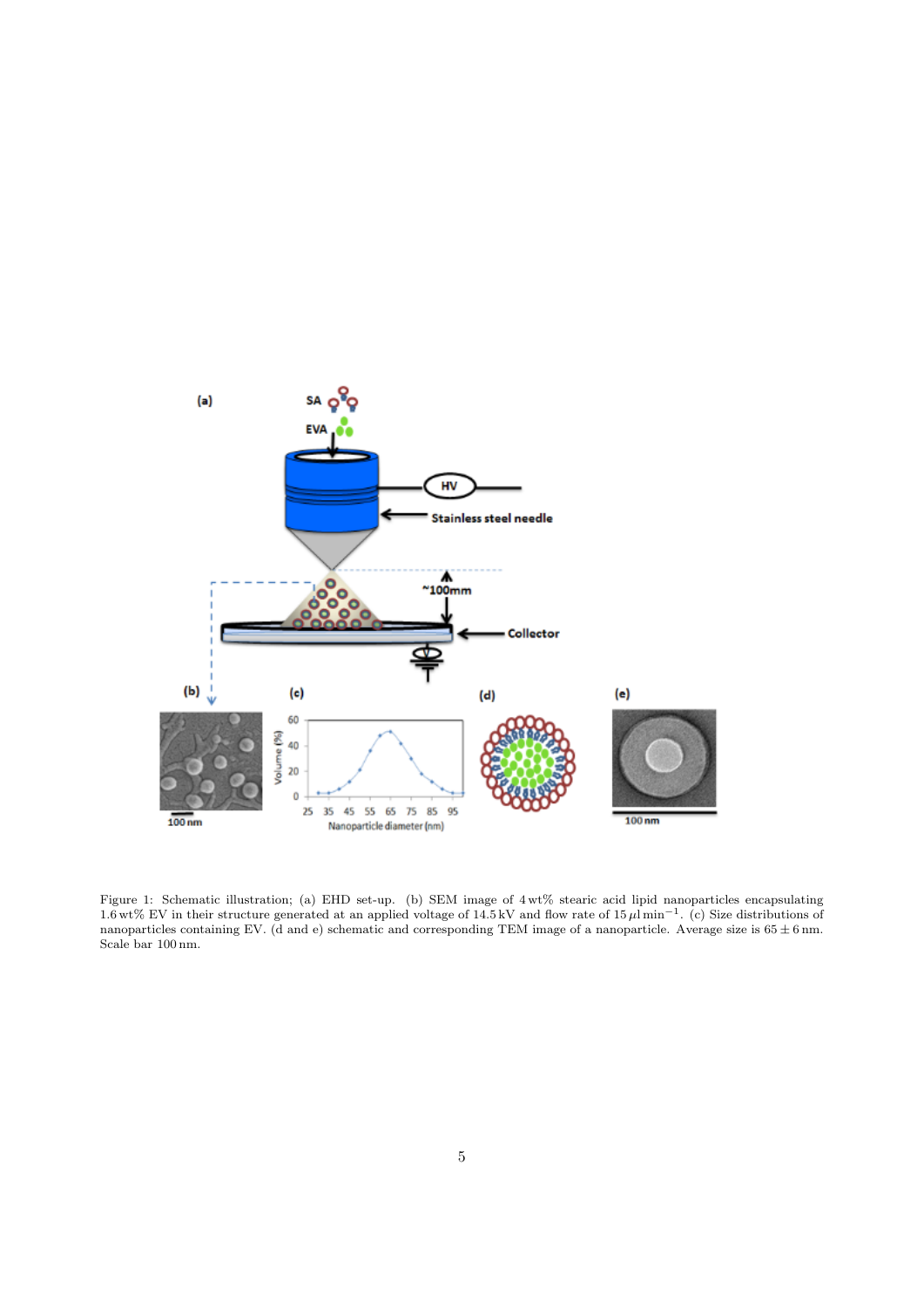for ethylvanillin delivery application[50, 56]. Keeping the SA weight constant at 4 wt%, we varied the ethylvanillin weight concentration ratio from 1 to 4 wt%, decreasing the viscosity and surface tension and revealed that we can tune the nanoparticle size in a reproducible manner[61]. For example, when the viscosity of the SA-EV solution was decreased from 1.18 to 0.98 mPa s, the nanoparticle size decreased from  $65 \pm 7$  nm (polydispersity  $= 21\%, N = 300$  to  $58 \pm 10$  nm (polydispersity  $=$  $33\%$ ,  $N = 300$ ) (Figure 2b), while the nanoparticle solution surface tension only slightly fluctuated in the range of 22.1 to  $21.8 \text{ mN m}^{-1}$  (Figure 2c, d)[61– 64]. The observed influence of ethylvanillin inherent viscosity on the solution was consistent with what has previously been reported for stearic acid-ethyl cellulose hybrid nanoparticles[50].

The X-ray diffraction (XRD) patterns obtained are shown in Figure 3. The XRD pattern for the ethylvanillin loaded lipid nanoparticles (solid line) is very similar to the peaks assigned to a standard lipid crystal structure (short-dashed line). As the XRD pattern of the ethylvanillin loaded lipid nanoparticles did not show any peak corresponding to the ethylvanillin crystal structure (long-dashed line) we conclude that pure ethylvanillin is present in the centre and pure SA at the surface of the particle, which further confirms our interpretation of the particle structure.

The FTIR spectrum of EV (long-dashed line in Figure 4) shows peaks at 3366, 2918, 2850, and  $1701 \text{ cm}^{-1}$  which belong to phenolic (-O – H) stretching, asymmetric stretching of alkenes  $(-CH-)$  of the OCH<sub>2</sub> group, aromatic C = C stretching vibration [65] and the  $C = O$  carbonyl stretching vibration[66], respectively. In addition to this, peaks at  $\sim$  1111 cm<sup>-1</sup> were seen, belonging to C – O stretching and at  $524 \text{ cm}^{-1}$  corresponding to vibration and bending[67]. The spectrum of SA (short-dashed line in Figure 4) shows two strong absorption peaks at  $2953 \text{ cm}^{-1}$  and  $2852 \text{ cm}^{-1}$  that are attributed to the asymmetric and symmetric stretching vibrations of its  $-CH_2$  group. The strong absorption peak at 1711 cm<sup>−</sup><sup>1</sup> corresponds to the stretching vibration of the carbonyl  $C = O$ group. The absorption peaks around  $1471 \text{ cm}^{-1}$ represent the bending vibration of  $-CH_3$  groups. The absorption peaks from  $1310 \text{ cm}^{-1}$  to  $1105 \text{ cm}^{-1}$ represent the rocking vibration of the  $-\text{CH}_2$  group. The nanoparticle spectra (solid line in Figure 4) exhibited peaks that were a combination of the characteristic peaks obtained with pure EV and pure SA. However, the  $C = O$  band shifted from  $1701$  to  $1711 \text{ cm}^{-1}$ , which indicates hydrogen bonding formed between O − H and C − H in EV within SA. This indicates that there was no degradation or chemical interaction which occurred between EV and SA.

Next, we examined the EV loading capacity, encapsulation efficiency, and release profile from the SA lipid nanoparticles prepared from solutions with different SA concentrations from 1 to  $4\,\mathrm{wt}\% .$ As shown in Figure 5a, for nanoparticles prepared from the EV: SA 1 : 4 solution,  $71 \pm 3\%$  of EV was encapsulated into the nanoparticles. In contrast, EV encapsulation efficiencies for the nanoparticles prepared from 1, 2 and 3% solutions were  $48 \pm 3$ ,  $55 \pm 4$  and  $62 \pm 6\%$ , respectively. Increasing the ethylvanillin content of the spraying solution eventually led to unstable jets, which may explain the non-monotonic variation of loading capacity with ethylvanillin content shown in Figure 5c. Figure 5b shows the how the release of the EV varied over 240 min. The 4 wt% lipid nanoparticles release  $\sim$  5% of EV over 60 min compared to 12, 20 and  $48 \,\mathrm{mins}$  for 1, 2,  $3 \,\mathrm{wt}$ % lipid nanoparticles, respectively. These results further indicate that the SA at the interface of the core acts as a shell that helps to protect the ethylvanillin inside the nanoparticles.

We further observed that the EV loading capacities of these nanoparticles were relatively high. For instance, when the EV concentration was 1, 2 and 3 wt%, the measured loading capacity reached 0.6, 1.2, and 1.6% respectively (Figure 5c). However, EV loading capacity decreased when the initial EV input was increased to ∼ 4 wt%. We also observed that EV was released from the nanoparticles in a controlled manner until its loading capacity was higher than  $\sim 1.6\%$  (Figure 5d).

Lastly, we examined which release model gave the best fit to the experimental results. The models which performed best were the tanh function and the first-order model, and the results are summarised in Table 1 (note that a better fit is denoted by a larger  $R^2$  or  $R^2_{\text{adj}}$ , but by a smaller AICc).

Examining the parameters which result from the fit, however, we find that the parameter  $\alpha$  from the tanh( $\alpha \sqrt{t}$ ) fit does not scale as  $1/d$  as we would expect for diffusion of an active ingredient from a solid particle. This suggests that we should reject this model. The first-order model, however, yielded parameters  $K_1$  which could be fitted very well by  $K_1 = 3D/((\langle d \rangle/2 - \delta)\delta)$  with  $D = 1.2 \times 10^{-18} \,\mathrm{m}^2 \,\mathrm{s}^{-1}$  and  $\delta = 22 \times 10^{-9} \,\mathrm{m}$ .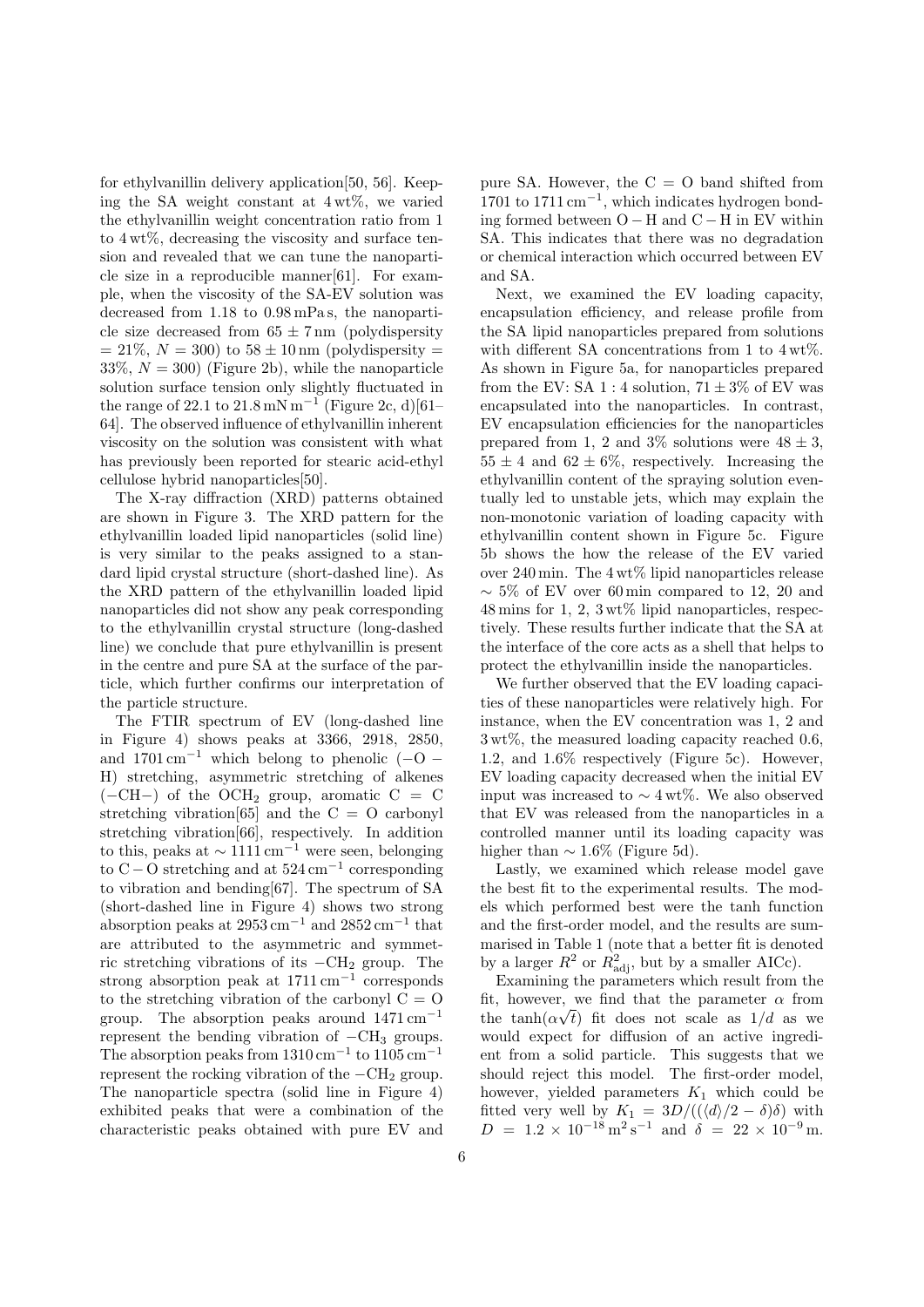

Figure 2: (a) Effect of lipid concentration, surface tension and viscosity of solution, (b) mean diameter and polydispersity of nanoparticles prepared at different stearic acid lipid concentrations. Effect of EV weight concentration (wt%) on 4 wt% of lipid solution on: (c) surface tension, and viscosity, (d) mean diameter and polydispersity.  $N \approx 300$  nanoparticles.



Figure 3: Comparison of the XRD curves of pure EV, pure SA and EV with SA nanoparticles, 4 wt% SA nanoparticles containing 1.6 wt% EV, prepared at a flow rate  $15 \mu\mathrm{I} \text{min}^{-1}$  and applied voltage 14.5 kV. All curves were recorded with the same temperature calibration. On the Intensity axis, a.u. indicates arbitrary units.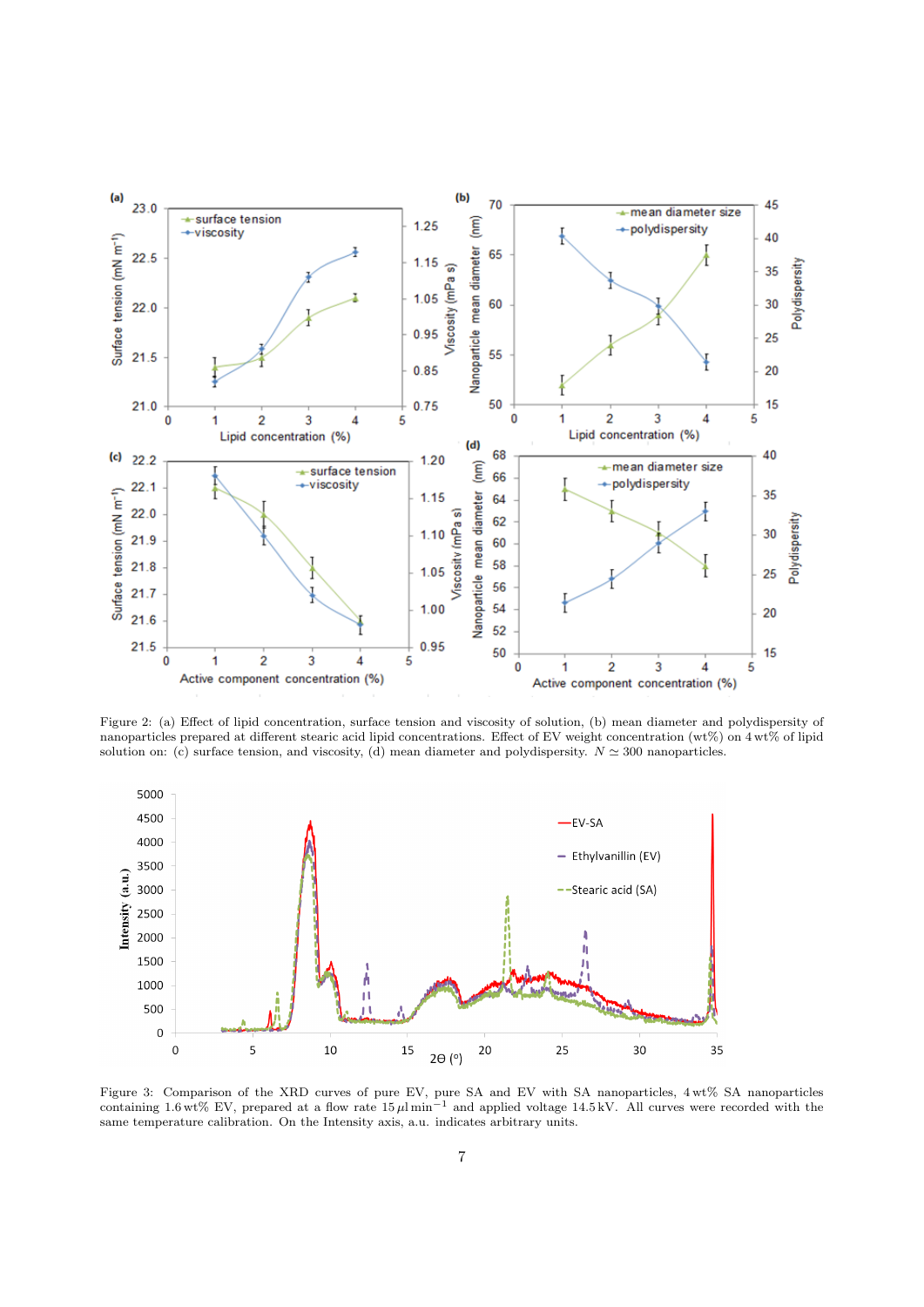

Figure 4: FT-IR spectra of pure EV, pure SA and EV with SA nanoparticles,  $4 \text{ wt\% SA}$  nanoparticles containing  $1.6 \text{ wt\% EV}$ , prepared at flow rate  $15 \mu\mathrm{I} \text{min}^{-1}$  and applied voltage  $14.5 \text{ kV}$ . The nanoparticle spectra show peaks that are characteristic of both pure EV and pure SA.

|                |                |          |                                 | tanh |                      |                    | First Order |                      |                  |
|----------------|----------------|----------|---------------------------------|------|----------------------|--------------------|-------------|----------------------|------------------|
| Case           | $EVwt\%$       | $SAwt\%$ | $\langle d \rangle / \text{nm}$ | AICc | $R^2_{\mathrm{adj}}$ | $\overline{R}{}^2$ | AICc        | $R^2_{\mathrm{adi}}$ | $\overline{R^2}$ |
| S <sub>1</sub> |                |          | 52                              | 75.3 | 0.998                | 0.998              | 93.0        | 0.992                | 0.993            |
| S <sub>2</sub> |                | 2        | 56                              | 80.8 | 0.996                | 0.997              | 97.5        | 0.987                | 0.989            |
| S <sub>3</sub> |                | 3        | 59                              | 78.6 | 0.997                | 0.997              | 94.3        | 0.989                | 0.990            |
| S4             |                | 4        | 65                              | 88.5 | 0.992                | 0.993              | 87.2        | 0.992                | 0.994            |
| S <sub>6</sub> | $\mathfrak{D}$ | 4        | 63                              | 89.3 | 0.992                | 0.993              | 87.8        | 0.993                | 0.994            |
| S7             | 3              | 4        | 61                              | 87.3 | 0.993                | 0.994              | 88.0        | 0.993                | 0.994            |
| S8             |                |          | 58                              | 85.1 | 0.996                | 0.996              | 73.8        | 0.998                | 0.998            |

Table 1: Model parameters for food component release from nanoparticles. The percentages of ethylvanillin (EV) and stearic acid (SA) are shown, together with the average diameters of the nanoparticles  $\langle d \rangle$ . Values of AICc,  $R_{\text{adj}}^2$  and  $R^2$  are reported for the models represented by equation 8 (tanh) and equation 4 (First Order).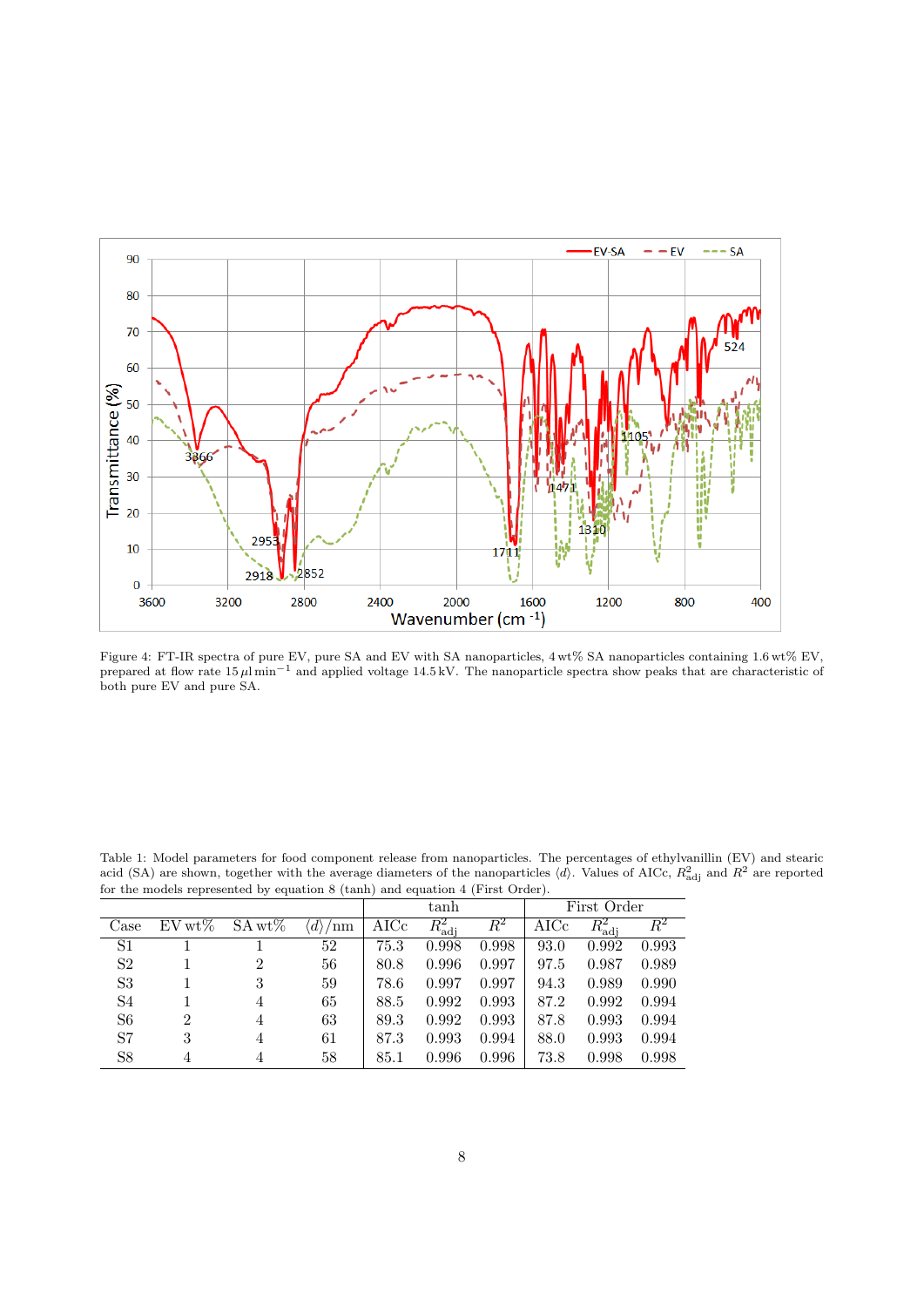

Figure 5: (a) EV encapsulation efficiency of lipid nanoparticles prepared from solutions 1, 2, 3 and  $4wt\%$  of the SA, (b) EV release profile for lipid nanoparticles prepared from solutions 1, 2, 3 and 4 wt% of the SA, (c) EV loading capacity of lipid nanoparticles at various initial flavour component inputs ranging from 1 to 4 wt% of the EV, and (d) EV release profile for nanoparticles prepared from 1 to  $4\,\text{wt}\%$  of the EV solutions.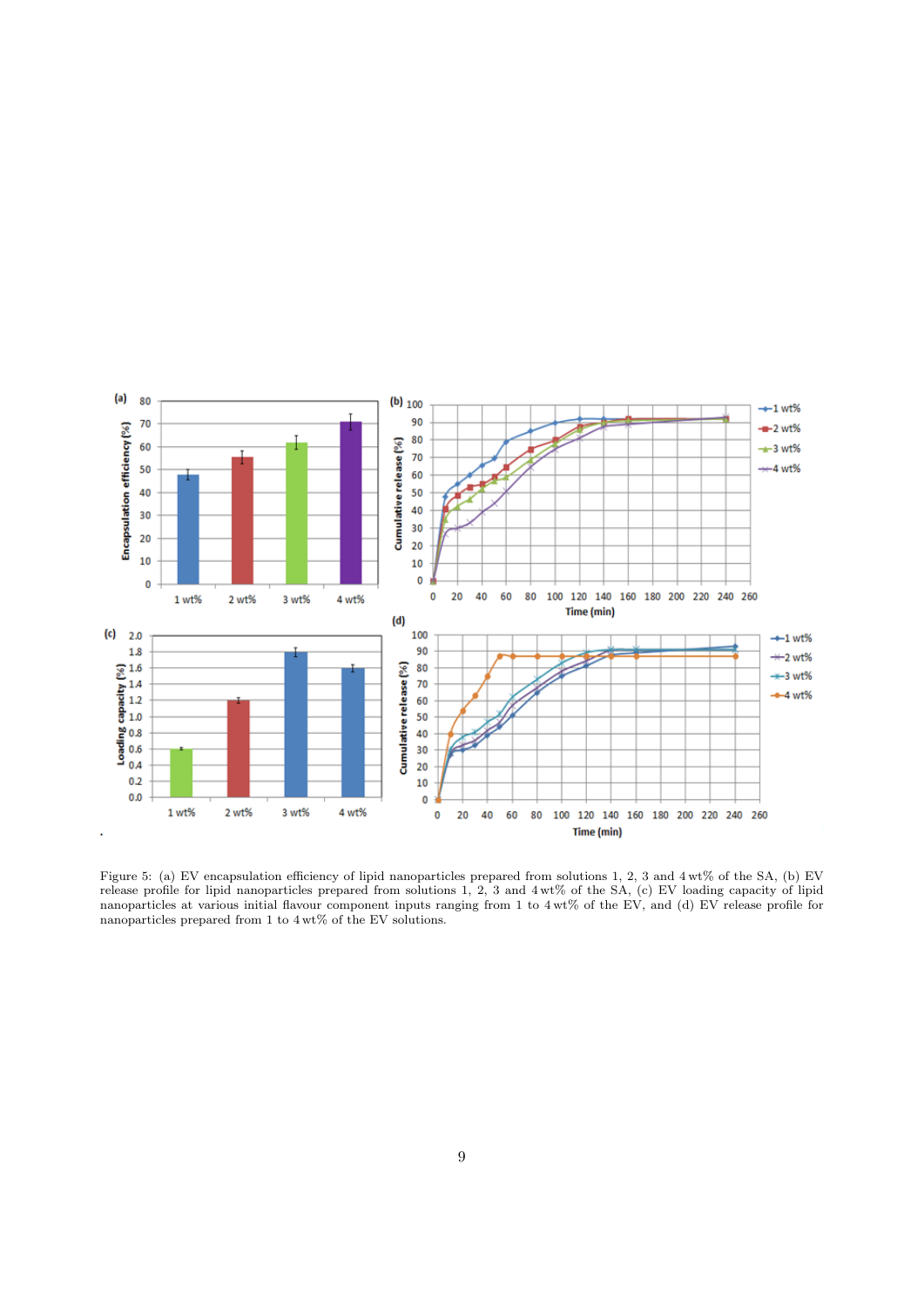This suggest diffusional release from a spherical capsule with a lipid layer thickness in close agreement with what we observed. A diffusion constant of this magnitude is broadly comparable with the value of  $5 - 7 \times 10^{-20}$  m<sup>2</sup> s<sup>-1</sup> observed[68] for lidocaine in polylactic acid particles with sizes in the range 250 to 800 nm. We conclude that diffusion is the determining factor in the release rate. We intend to undertake more detailed numerical modelling, including variation of the capsule shell properties with time, in order to address the two-stage behaviour apparent in the release rate curves.

#### 4. Conclusions

We have demonstrated that lipid nanoparticles encapsulating a model active component (ethylvanillin) can be produced by electrospraying. We found that the diameter and size distribution of the nanoparticles could be controlled by varying the lipid:ethylvanillin concentration ratio in the sprayed solution. The nanoparticles were found to have a core-shell structure, with the thickness of the outer lipid layer being dependent upon the concentration of lipid in the processed solution. The encapsulation efficiency and loading capacity were similarly found to be dependent on the lipid: ethylvanillin concentration ratio; although there was found to be a limit above which both started to decrease. It was shown that the release of the ethylvanillin was consistent with diffusion through a lipid membrane. A new release model incorporating a tanh function provided the best overall fit to the time dependence of the release of ethylvanillin from the nanoparticles, but further analysis suggests that a first-order release model is more applicable. The electrohydrodynamic technique for preparation of lipid nanoparticles in one step may be very appropriate for mass production of lipid based nanoparticles with different characteristics for food or medical applications.

#### References

- [1] P. Sanguansri, M. A. Augustin, Nanoscale materials development – a food industry perspective, Trends in Food Science and Technology 17 (10) (2006) 547–556. doi:10.1016/j.tifs.2006.04.010.
- [2] M. Fathi, M. Mohebbi, Increasing food safety using nanotechnology, Magazine of Nanotechnology Initiative Council (2010) 16–18.
- [3] S. Neethirajan, D. S. Jayas, Nanotechnology for the Food and Bioprocessing Industries, Food and Bioprocess Technology 4 (2011) 39–47. doi:10.1007/s11947- 010-0328-2.
- [4] H. D. Chen, J. C. Weiss, F. Shahidi, Nanotechnology in nutraceuticals and functional foods, Food Technology 60 (2006) 30–36.
- [5] E. Shimoni, Nanotechnology for Foods: Delivery Systems, in: G. Barbosa-Cánovas, A. Mortimer, D. Lineback, W. Spiess, K. Buckle, P. Colonna (Eds.), Global Issues in Food Science and Technology, Academic Press: San Diego, 2009, pp. 411–424.
- [6] O. C. Farokhzad, R. Langer, Impact of nanotechnology on drug delivery, ACS Nano 3 (2009) 16–20. doi:10.1021/nn900002m.
- [7] J. Liu, T. Gong, H. Fu, C. Wang, X. Wang, Q. Chen, Q. Zhang, Q. He, Z. Zhang, Solid lipid nanoparticles for pulmonary delivery of insulin, International Journal of Pharmaceutics 356 (1-2) (2008) 333–344. doi:10.1016/j.ijpharm.2008.01.008.
- [8] R. H. Müller, R. D. Petersen, A. Hommoss, J. Pardeike, Nanostructured lipid carriers (NLC) in cosmetic dermal products, Advanced Drug Delivery Reviews 59 (6) (2007) 522–530. doi:10.1016/j.addr.2007.04.012.
- [9] M. R. Mozafari, J. Flanagan, L. Matia-Merino, A. Awati, A. Omri, Z. E. Suntres, H. Singh, Recent trends in the lipid-based nanoencapsulation of antioxidants and their role in foods, Journal of the Science of Food and Agriculture 86 (13) (2006) 2038–2045. doi:10.1002/jsfa.2576.
- [10] D. J. McClements, E. A. Decker, Y. Park, J. Weiss, Structural design principles for delivery of bioactive components in nutraceuticals and functional foods, Critical Reviews in Food Science and Nutrition 49 (6) (2009) 577–606. doi:10.1080/10408390902841529.
- [11] K. P. Velikov, E. Pelan, Colloidal delivery systems for micronutrients and nutraceuticals, Soft Matter 4 (10) (2008) 1964–1980. doi:10.1039/B804863K.
- [12] J. Weiss, E. A. Decker, D. J. McClements, K. Kristbergsson, T. Helgason, T. Awad, Solid lipid nanoparticles as delivery systems for bioactive food components, Food Biophysics 3 (2) (2008) 146–154. doi:10.1007/s11483-008-9065-8.
- [13] P. S. Given, Jr, Encapsulation of Flavors in Emulsions for Beverages, Current Opinion in Colloid & Interface Science 14 (1) (2009) 43–47. doi:10.1016/j.cocis.2008.01.007.
- [14] L. Sagalowicz, M. E. Leser, Delivery systems for liquid food products, Current Opinion in Colloid & Interface Science 15 (1-2) (2010) 61–72. doi:10.1016/j.cocis.2009.12.003.
- [15] I. Lacatusu, E. Mitrea, N. Badea, R. Stan, O. Oprea, A. Meghea, Lipid nanoparticles based on omega-3 fatty acids as effective carriers for lutein delivery. Preparation and in vitro characterization studies, Journal of Functional Foods 5 (3) (2013) 1260–1269. doi:10.1016/j.jff.2013.04.010.
- [16] M. Fathi, J. Varshosaz, Novel hesperetin loaded nanocarriers for food fortification: Production and characterization, Journal of Functional Foods 5 (3) (2013) 1382–1391. doi:10.1016/j.jff.2013.05.006.
- [17] I. Stratulat, M. Britten, S. Salmieri, P. Fustier, D. St-Gelais, C. P. Champagne, M. Lacroix, Enrichment of cheese with bioactive lipophilic compounds, Journal of Functional Foods 6 (1) (2014) 48–59.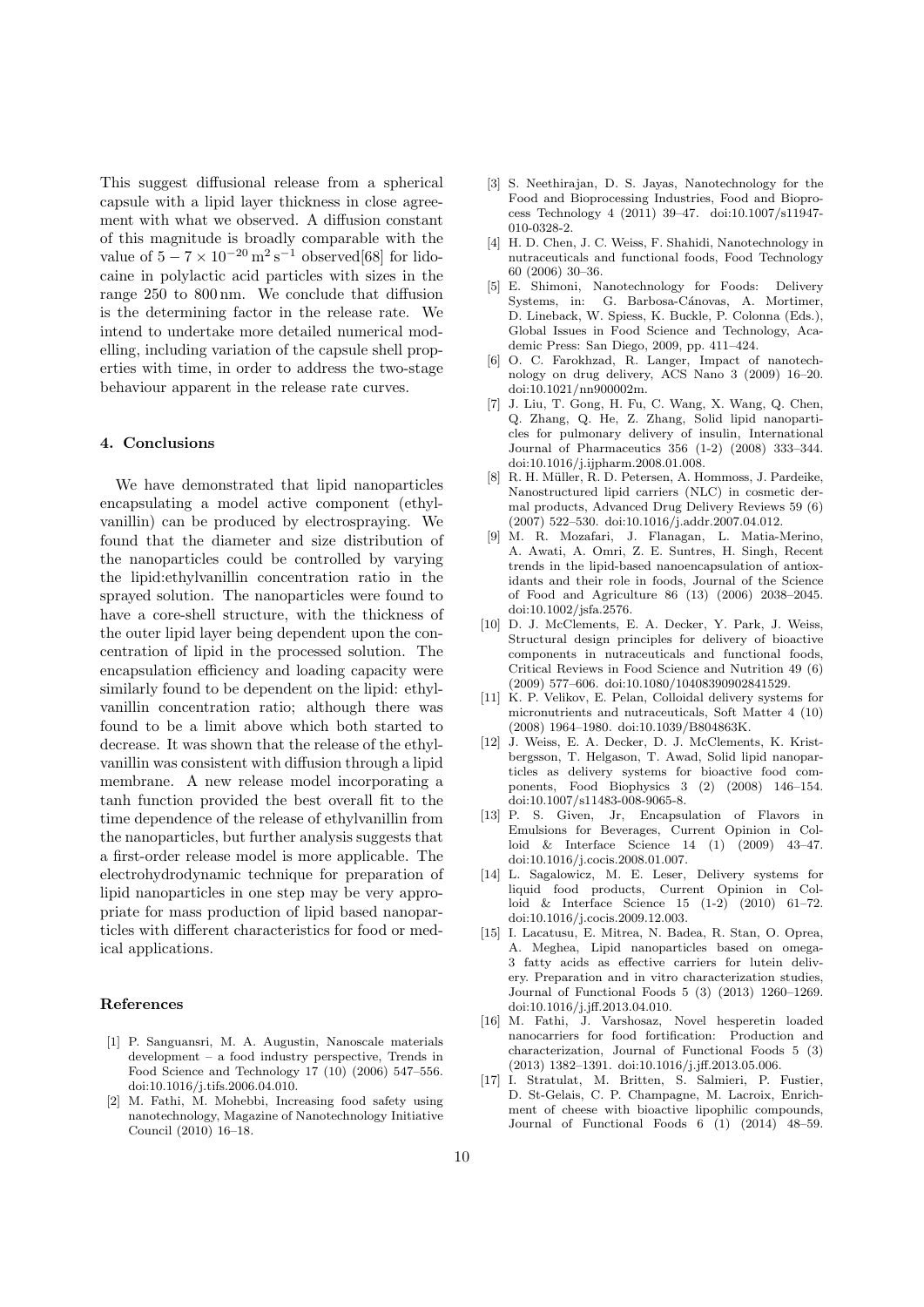doi:10.1016/j.jff.2013.11.023.

- [18] Y. Ting, Y. Jiang, C.-T. Ho, Q. Huang, Common delivery systems for enhancing in vivo bioavailability and biological efficacy of nutraceuticals, Journal of Functional Foods 7 (1) (2014) 112–128. doi:10.1016/j.jff.2013.12.010.
- [19] W. Liu, A. Ye, W. Liu, C. Liu, H. Singh, Liposomes as food ingredients and nutraceutical delivery systems, Agro Food Industry Hi-Tech 24 (2013) 68–71.
- [20] B. C. Keller, Liposomes in nutrition, Trends in Food Science & Technology 12 (1) (2001) 25–31. doi:10.1016/S0924-2244(01)00044-9.
- [21] P. da Silva Malheiros, D. J. Daroit, A. Brandelli, Food applications of liposome-encapsulated antimicrobial peptides, Trends in Food Science & Technology 21 (6) (2010) 284–292. doi:10.1016/j.tifs.2010.03.003.
- [22] S. Madrigal-Carballo, S. Lim, G. Rodriguez, O. Vila, C. G. Krueger, S. Gunasekaran, Biopolymer coating of soybean lecithin liposomes via layer-by-layer selfassembly as novel delivery system for ellagic acid, Journal of Functional Foods 2 (2) (2010) 99–106. doi:10.1016/j.jff.2010.01.002.
- [23] S. P. Vyas, S. Rai, R. Paliwal, P. N. Gupta, K. Khatri, A. K. Goyal, Solid Lipid Nanoparticles (SLNs) as a Rising Tool in Drug Delivery Science: One Step Up in Nanotechnology, Current Nanoscience 4 (1) (2008) 30–44. doi:10.2174/157341308783591816.
- [24] R. H. Müller, K. Mäder, S. Gohla, Solid lipid nanoparticles (SLN) for controlled drug delivery - A review of the state of the art, European Journal of Pharmaceutics and Biopharmaceutics 50 (1) (2000) 161–177. doi:10.1016/S0939-6411(00)00087-4.
- [25] W. Mehnert, K. Mäder, Solid lipid nanoparticles Production, characterization and applications, Advanced Drug Delivery Reviews 47 (2-3) (2001) 165–196. doi:10.1016/S0169-409X(01)00105-3.
- [26] C. Schwarz, W. Mehnert, J. Lucks, R. Müller, Solid lipid nanoparticles (SLN) for controlled drug delivery. I. Production, characterization and sterilization, Journal of Controlled Release 30 (1) (1994) 83–96. doi:10.1016/0168-3659(94)90047-7.
- [27] A. zur Mühlen, C. Schwarz, W. Mehnert, Solid lipid nanoparticles (SLN) for controlled drug delivery – Drug release and release mechanism, European Journal of Pharmaceutics and Biopharmaceutics 45 (2) (1998) 149–155. doi:10.1016/S0939-6411(97)00150-1.
- [28] R. Cavalli, O. Caputo, M. R. Gasco, Solid lipospheres of doxorubicin and idarubicin, International Journal of Pharmaceutics 89 (1) (1993) R9–R12. doi:10.1016/0378-5173(93)90313-5.
- [29] H. Heiati, R. Tawashi, N. C. Phillips, Drug retention and stability of solid lipid nanoparticles containing azidothymidine palmitate after autoclaving, storage and lyophilization, Journal of Microencapsulation 15 (2) (1998) 173–184. doi:10.3109/02652049809006847.
- [30] R. H. Müller, M. Radtke, S. A. Wissing, Solid lipid nanoparticles (SLN) and nanostructured lipid carriers (NLC) in cosmetic and dermatological preparations, Advanced Drug Delivery Reviews 54 (Supplement) (2002) S131–S155. doi:10.1016/S0169-409X(02)00118- 7.
- [31] R. H. Müller, M. Radtke, S. A. Wissing, Nanostructured lipid matrices for improved microencapsulation of drugs, International Journal of Pharmaceutics 242 (1-2) (2002) 121–128. doi:10.1016/S0378-5173(02)00180-1.
- [32] R. Cavalli, C. Bocca, A. Miglietta, O. Caputo, M. Gasco, 1999 Albumin adsorption on stealth and nonstealth solid lipid nanoparticles, STP pharma sciences 9 (1999) 183–189.
- [33] E. B. Souto, S. A. Wissing, C. M. Barbosa, R. H. Müller, Development of a controlled release formulation based on SLN and NLC for topical clotrimazole delivery, International Journal of Pharmaceutics 278 (1) (2004) 71–77. doi:10.1016/j.ijpharm.2004.02.032.
- [34] G. Kim, J. Park, H. Han, Production of microsized PMMA droplets using electrospraying with various auxiliary fields, Journal of Colloid and Interface Science 299 (2) (2006) 593–598. doi:10.1016/j.jcis.2006.02.054.
- [35] D.-R. Chen, D. Y. Pui, S. L. Kaufman, Electrospraying of conducting liquids for monodisperse aerosol generation in the 4 nm to  $1.8 \mu m$  diameter range, Journal of Aerosol Science 26 (6) (1995) 963–977. doi:10.1016/0021-8502(95)00027-A.
- [36] L. de Juan, J. F. de la Mora, Charge and size distributions of electrospray drops, Journal of Colloid and Interface Science 186 (2) (1997) 280–293. doi:10.1006/jcis.1996.4654.
- [37] M. Enayati, Z. Ahmad, E. Stride, M. Edirisinghe, One-step electrohydrodynamic production of drug-loaded micro- and nanoparticles, Journal of the Royal Society Interface 7 (45) (2010) 667–675. doi:10.1098/rsif.2009.0348.
- [38] M. Enayati, Z. Ahmad, E. Stride, M. Edirisinghe, Size mapping of electric field-assisted production of polycaprolactone particles, Journal of the Royal Society Interface 7 (Supplement 4) (2010) S393–S402. doi:10.1098/rsif.2010.0099.focus.
- [39] D. Wallick, Cellulose Polymers in Microencapsulation of Food Additives, in: A. G. Gaonkar, N. Vasisht, A. R. Khare, R. Sobel (Eds.), Microencapsulation in the Food Industry, Academic Press: San Diego, 2014, Ch. 17, pp. 181–193.
- [40] D.-G. Yu, X.-X. Shen, C. Branford-White, K. White, L.-M. Zhu, S. W. A. Bligh, Oral fast-dissolving drug delivery membranes prepared from electrospun polyvinylpyrrolidone ultrafine fibers, Nanotechnology 20 (5) (2009) 055104. doi:10.1088/0957- 4484/20/5/055104.
- [41] D.-G. Yu, P. Lu, C. Branford-White, J.-H. Yang, X. Wang, Polyacrylonitrile nanofibers prepared using coaxial electrospinning with LiCl solution as sheath fluid, Nanotechnology 22 (43) (2011) 435301. doi:10.1088/0957-4484/22/43/435301.
- [42] D. G. Yu, J. H. Yang, X. Wang, F. Tian, Liposomes self-assembled from electrosprayed composite microparticles, Nanotechnology 23 (10) (2012) 105606. doi:10.1088/0957-4484/23/10/105606.
- [43] R. Pareta, M. J. Edirisinghe, A novel method for the preparation of biodegradable microspheres for protein drug delivery, Journal of the Royal Society Interface 3 (9) (2006) 573–582. doi:10.1098/rsif.2006.0120.
- [44] U. Farook, E. Stride, M. J. Edirisinghe, Preparation of suspensions of phospholipid-coated microbubbles by coaxial electrohydrodynamic atomization, Journal of the Royal Society Interface 6 (32) (2009) 271–277. doi:10.1098/rsif.2008.0225.
- [45] H. Valo, L. Peltonen, S. Vehviläinen, M. Karjalainen, R. Kostiainen, T. Laaksonen, J. Hirvonen, Electrospray Encapsulation of Hydrophilic and Hydrophobic Drugs in Poly(L-lactic acid) Nanoparticles, Small 5 (15)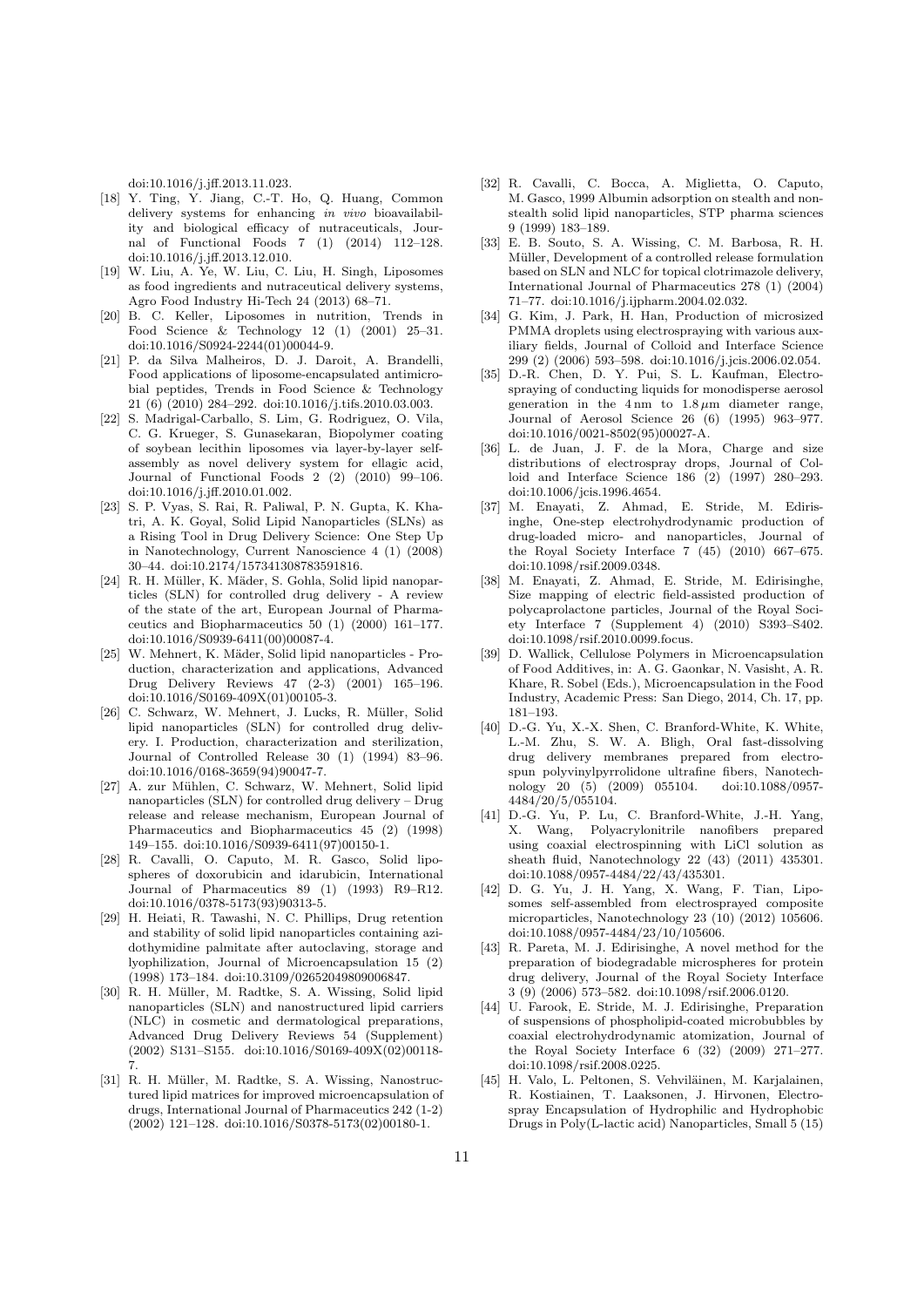(2009) 1791–1798. doi:10.1002/smll.200801907.

- [46] E. Stride, K. Pancholi, M. Edirisinghe, S. Samarasinghe, Increasing the nonlinear character of microbubble oscillations at low acoustic pressures, Journal of the Royal Society Interface 5 (24) (2008) 807–811. doi:10.1098/rsif.2008.0005.
- [47] P. H. M. Böttger, Z. Bi, D. Adolph, K. A. Dick, L. S. Karlsson, M. N. A. Karlsson, B. A. Wacaser, K. Deppert, Electrospraying of colloidal nanoparticles for seeding of nanostructure growth, Nanotechnology 18 (10) (2007) 105304. doi:10.1088/0957-4484/18/10/105304.
- [48] W. E. Teo, S. Ramakrishna, A review on electrospinning design and nanofibre assemblies, Nanotechnology 17 (14) (2006) R89–R106. doi:10.1088/0957- 4484/17/14/R01.
- [49] S. Prilutsky, E. Zussman, Y. Cohen, The effect of embedded carbon nanotubes on the morphological evolution during the carbonization of poly(acrylonitrile) nanofibers, Nanotechnology 19 (16) (2008) 165603. doi:10.1088/0957-4484/19/16/165603.
- [50] M. Eltayeb, E. Stride, M. Edirisinghe, Electrosprayed core-shell polymer-lipid nanoparticles for active component delivery, Nanotechnology 24 (46) (2013) 465604. doi:10.1088/0957-4484/24/46/465604.
- [51] M. Eltayeb, E. Stride, M. Edirisinghe, Preparation, characterization and release kinetics of ethylcellulose nanoparticles encapsulating ethylvanillin as a model functional component, Journal of Functional Foods 14 (2015) 726–735. doi:10.1016/j.jff.2015.02.036.
- [52] M. D. Paine, M. S. Alexander, J. P. W. Stark, Nozzle and liquid effects on the spray modes in nanoelectrospray, Journal of Colloid and Interface Science. 305 (1) (2007) 111–123. doi:10.1016/j.jcis.2006.09.031.
- [53] S. Labbaf, S. Deb, G. Cama, E. Stride, M. Edirisinghe, Preparation of multicompartment sub-micron particles using a triple-needle electrohydrodynamic device, Journal of Colloid and Interface Science 409 (2013) 245–254. doi:10.1016/j.jcis.2013.07.033.
- [54] Z. Ahmad, H. B. Zhang, U. Farook, M. Edirisinghe, E. Stride, P. Colombo, Generation of multilayered structures for biomedical applications using a novel trineedle coaxial device and electrohydrodynamic flow, Journal of the Royal Society Interface 5 (27) (2008) 1255–1261. doi:10.1098/rsif.2008.0247.
- [55] V. Manojlovic, N. Rajic, J. Djonlagic, B. Obradovic, V. Nedovic, B. Bugarski, Application of Electrostatic Extrusion – Flavour Encapsulation and Controlled Release, Sensors 8 (3) (2008) 1488–1496. doi:10.3390/s8031488.
- [56] M. Eltayeb, P. K. Bakhshi, E. Stride, M. Edirisinghe, Preparation of solid lipid nanoparticles containing active compound by electrohydrodynamic spraying, Food Research International 53 (1) (2013) 88–95. doi:10.1016/j.foodres.2013.03.047.
- [57] T. Higuchi, Mechanism of sustained-action medication. Theoretical analysis of rate of release of solid drugs dispersed in solid matrices, Journal of Pharmaceutical Sciences 52 (12) (1963) 1145–1149. doi:10.1002/jps.2600521210.
- [58] A. D. Sezer, H. Kazak, E. T. Oner, J. Akbu˘ga, ¨ Levan-based nanocarrier system for peptide and protein drug delivery: Optimization and influence of experimental parameters on the nanoparticle characteristics, Carbohydrate Polymers 84 (1) (2011) 358–363. doi:10.1016/j.carbpol.2010.11.046.
- [59] P. L. Ritger, N. A. Peppas, A simple equation for description of solute release I. Fickian and non-Fickian release from non-swellable devices in the form of slabs, spheres, cylinders or discs, Journal of Controlled Release 5 (1) (1987) 23 – 36. doi:10.1016/0168- 3659(87)90034-4.
- [60] N. A. Peppas, Analysis of Fickian and non-Fickian drug release from polymers, Pharmaceutica Acta Helvetiae 60 (1985) 110–111.
- [61] J. Doshi, D. H. Reneker, Electrospinning Process and Applications of Electrospun Fibers, Journal of Electrostatics 35 (2-3) (1995) 151–160. doi:10.1016/0304- 3886(95)00041-8.
- [62] Y. Xu, M. A. Hanna, Morphological and structural properties of two-phase coaxial jet electrosprayed BSA-PLA capsules, Journal of Microencapsulation 25 (7) (2008) 469–477. doi:10.1080/02652040802049513.
- [63] A. Jaworek, A. T. Sobczyk, Electrospraying route to nanotechnology: An overview, Journal of Electrostatics 66 (3-4) (2008) 197-219. nal of Electrostatics 66 doi:10.1016/j.elstat.2007.10.001.
- [64] T. C. Rohner, N. Lion, H. H. Girault, Electrochemical and theoretical aspects of electrospray ionisation, Physical Chemistry Chemical Physics 6 (12) (2004) 3056– 3068. doi:10.1039/B316836K.
- [65] E. F. Vieira, A. R. Cestari, E. B. de Santos, C. X. Rezende, Measurement of cation binding to immobilized vanillin by isothermal calorimetry, Journal of Colloid and Interface Science 298 (1) (2006) 74–78. doi:10.1016/j.jcis.2005.12.021.<br>[66] A. C. González-Baró, B.
- [66] A. C. Gonz´alez-Bar´o, B. S. Paraj´on-Costa, C. A. Franca, R. Pis-Diez, Theoretical and spectroscopic study of vanillic acid, Journal of Molecular Structure 889 (1-3) (2008) 204–210. doi:10.1016/j.molstruc.2008.01.049.
- [67] D. Zheng, C. Hu, Y. Peng, S. Hu, A carbon nanotube/polyvanillin composite film as an electrocatalyst for the electrochemical oxidation of nitrite and its application as a nitrite sensor, Electrochimica Acta 54 (21) (2009) 4910–4915. doi:10.1016/j.electacta.2009.04.004.
- [68] M. Polakovič, T. Görner, R. Gref, E. Dellacherie, Lidocaine loaded biodegradable nanospheres: II. Modelling of drug release, Journal of Controlled Release 60 (2-3)  $(1999)$  169 – 177. doi:10.1016/S0168-3659(99)00012-7.
- [69] R. W. Korsmeyer, R. Gurny, E. Doelker, P. Buri, N. A. Peppas, Mechanisms of solute release from porous hydrophilic polymers., International Journal of Pharmaceutics 15 (1) (1983) 25–35. doi:10.1016/0378- 5173(83)90064-9.
- [70] P. L. Ritger, N. A. Peppas, A simple equation for description of solute release II. Fickian and anomalous release from swellable devices, Journal of Controlled Release 5 (1) (1987) 37 – 42. doi:10.1016/0168- 3659(87)90035-6.
- [71] N. A. Peppas, J. J. Sahlin, A simple equation for the description of solute release. III. Coupling of diffusion and relaxation, International Journal of Pharmaceutics 57 (2) (1989) 169 – 172. doi:10.1016/0378- 5173(89)90306-2.
- [72] H. Carslaw, J. Jaeger, Conduction of heat in solids, 2nd Edition, Oxford, 1959.